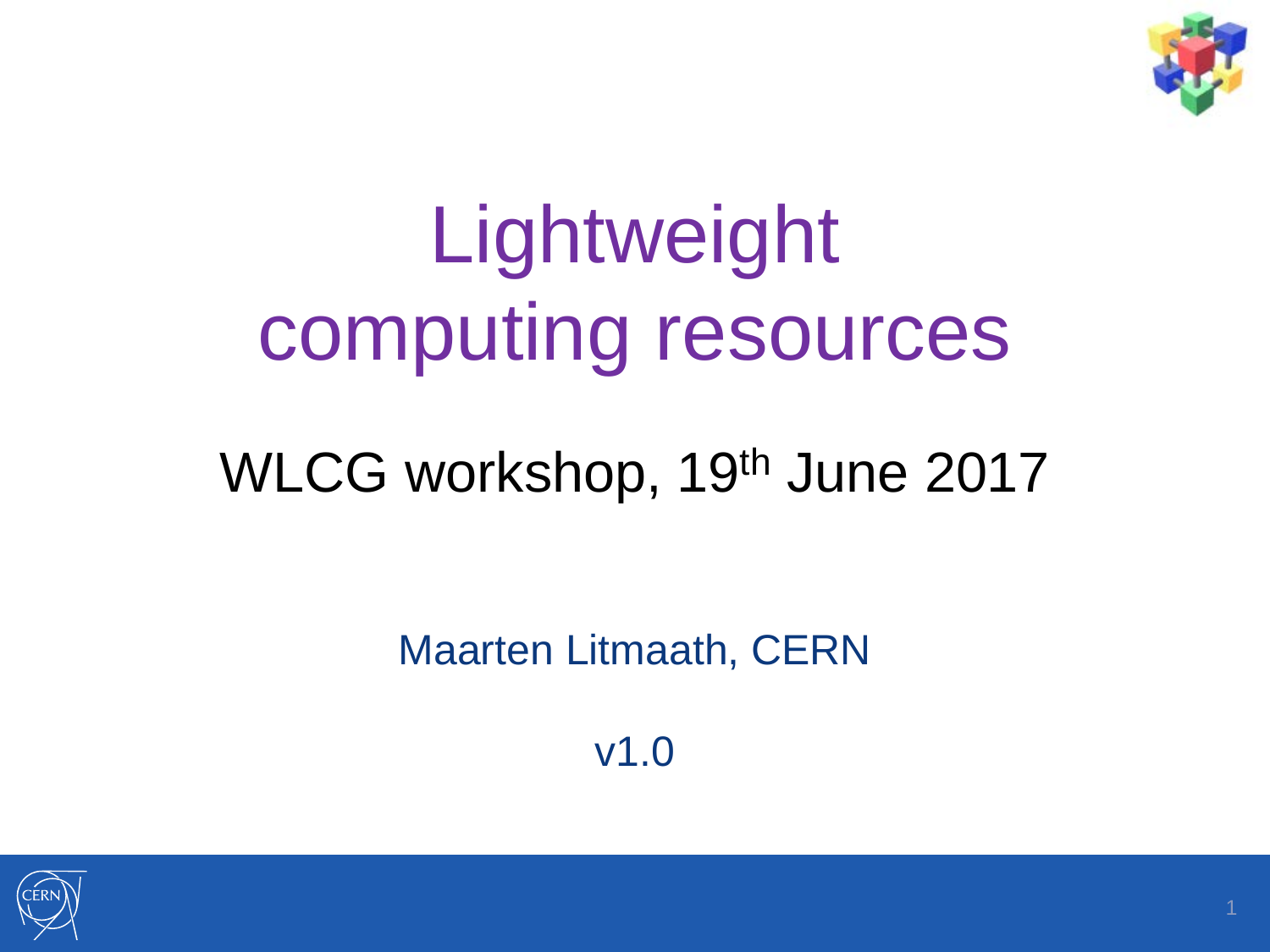## How to enable computing

- Services that currently are or may be needed to enable computing at a grid site:
	- **Example Element**
	- **Batch system**
	- **Cloud setups**
	- **Authorization system**
	- **Info system**
	- Accounting
	- **CVMFS Squid**
	- **-** Monitoring

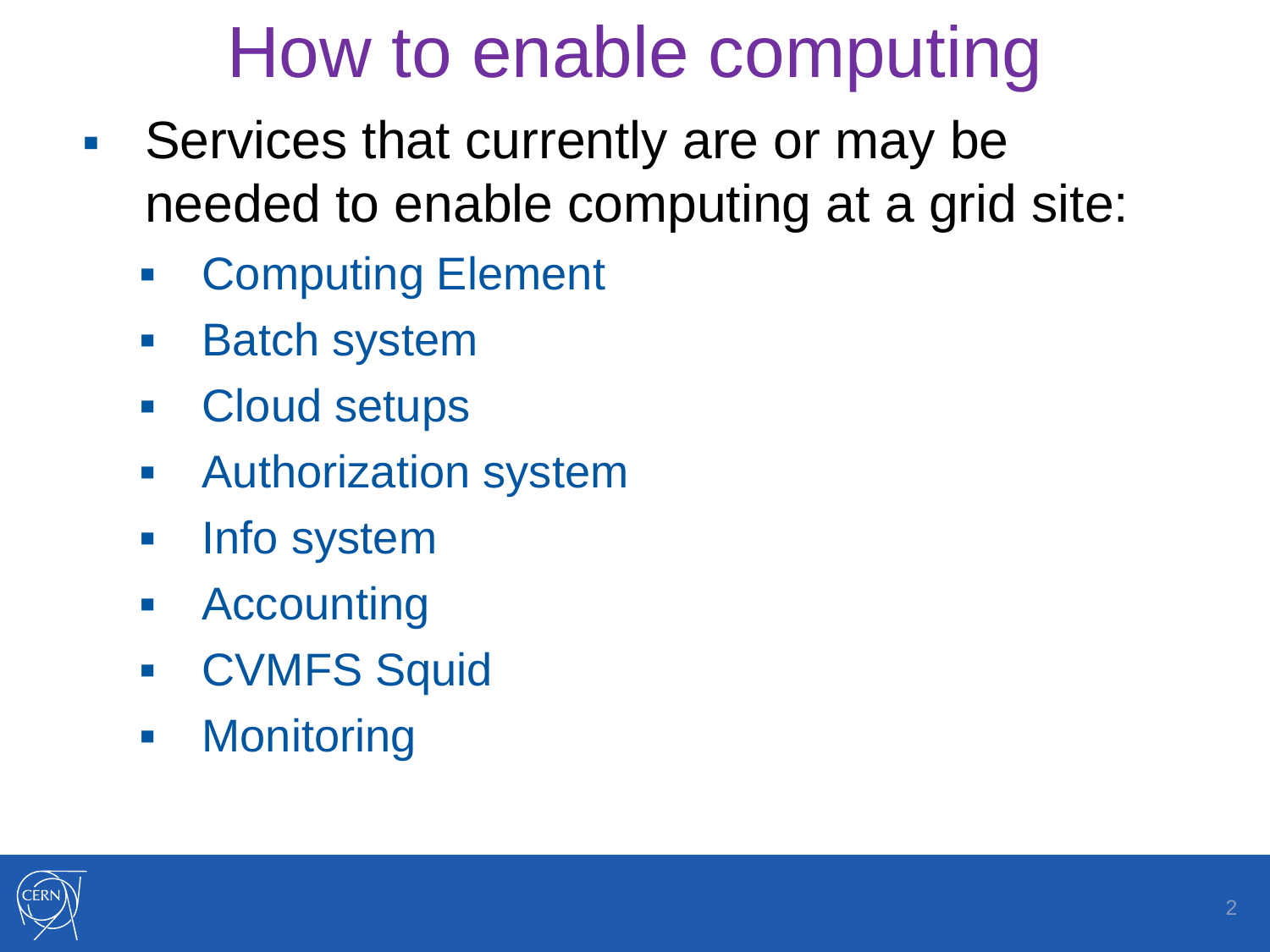#### T2 vs. T3 sites

- T3 sites have not signed the WLCG MoU
	- Typically dedicated to a single experiment  $\rightarrow$ can take advantage of shortcuts
- T2 sites have rules that apply
	- Availability / Reliability targets
	- **Accounting into EGI / OSG / WLCG repository**
	- **EGI: presence in the info system for the Ops VO**
	- **Security regulations** 
		- Mandatory OS and MW updates and upgrades
		- **I**solation
		- **Traceability**
		- Security tests and challenges
- Evolution is possible
	- **Some rules could be adjusted**
	- **The infrastructure machinery can evolve**

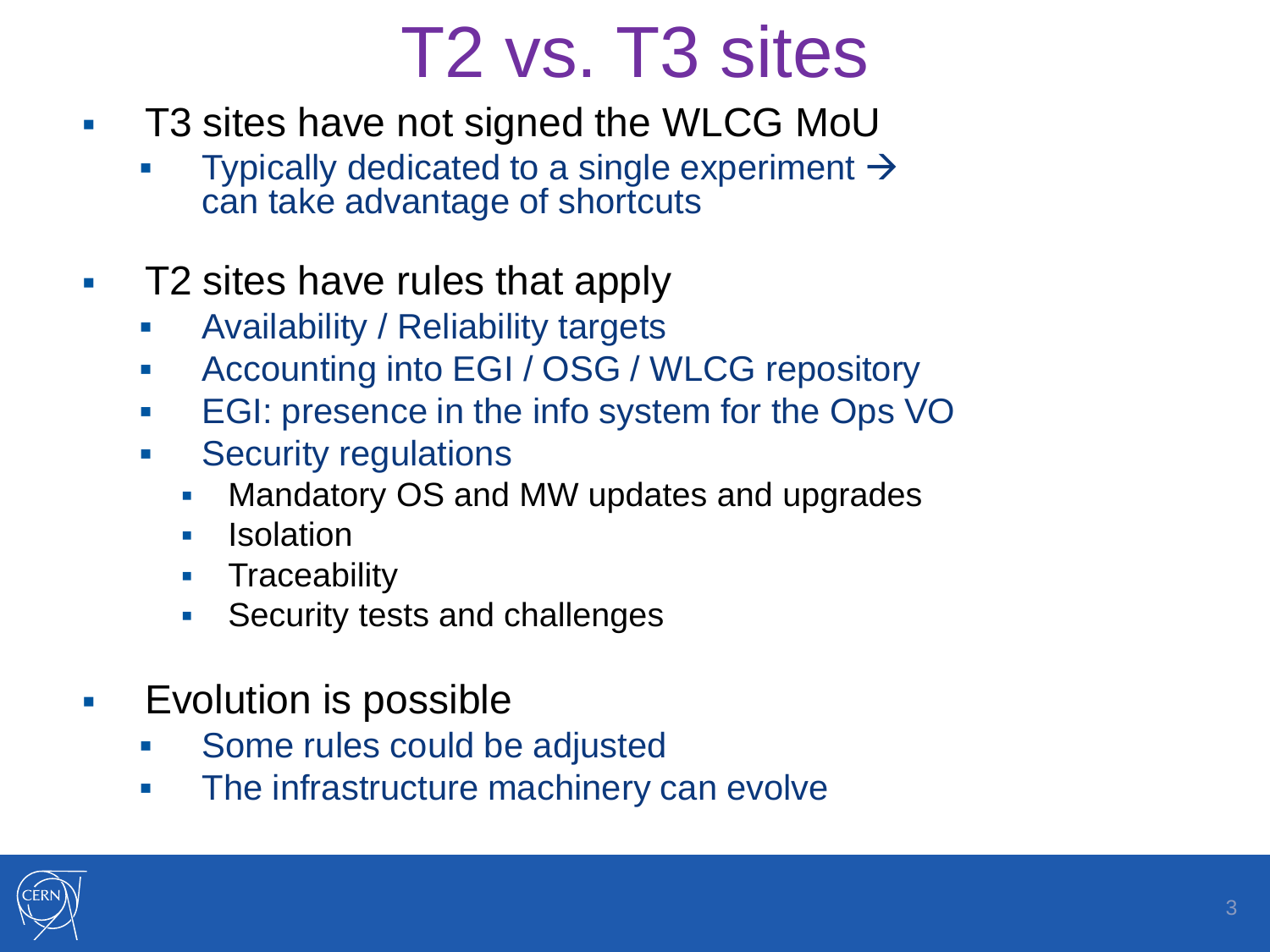## Lightweight sites – classic view

- How might sites provide resources with less effort?
	- Storage  $\rightarrow$  see Data Management session on Tue
	- Computing  $\rightarrow$  followup in Ops Coordination
- **Here we are mostly concerned with EGI sites** 
	- US-ATLAS and US-CMS projects: see CHEP [talk](https://indico.cern.ch/event/505613/contributions/2227413/)
- Site [responses](https://indico.cern.ch/event/540424/#sc-10-1-lightweight-sites-surv) to a questionnaire show the potential benefits of shared repositories
	- OpenStack images
		- Pre-built services, pre-configured where possible
	- **Docker containers** 
		- Ditto
	- **-** Puppet modules
		- For site-specific configuration

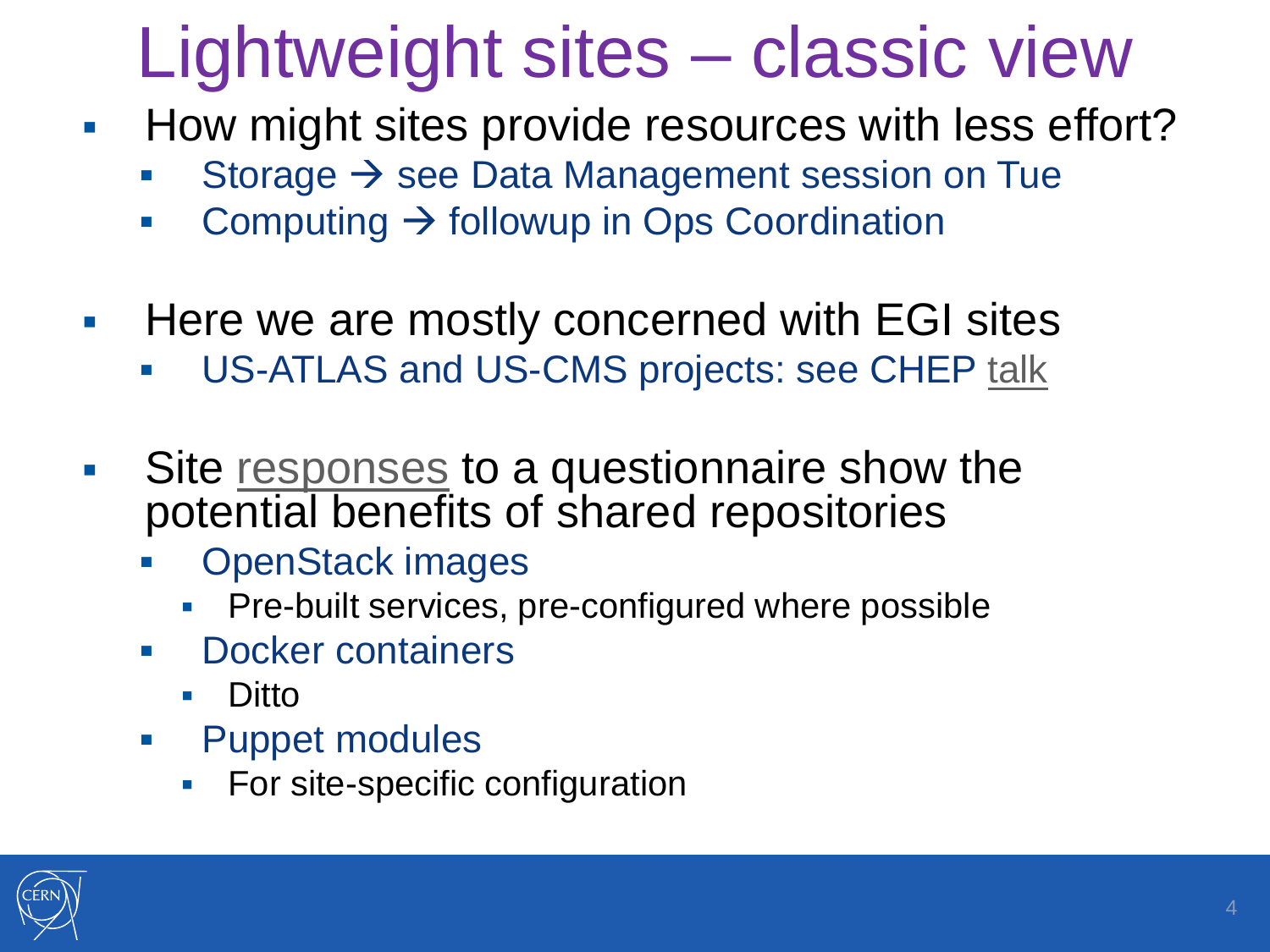### Lightweight sites – alternative view

- CE + batch system *not strictly needed*
- Cloud VMs or containers could be sufficient
- They can be managed e.g. with [Vac](https://www.gridpp.ac.uk/vac/) or [Vcycle](https://www.gridpp.ac.uk/vcycle/)
	- Several GridPP sites are doing that already
		- **All 4 experiments are covered**
	- The resources are properly accounted
- They can directly receive work from an experiment's central task queue
- Or they can rather join a regional or global *HTCondor pool*  to which an experiment submits work
	- Proof of concept used by GridPP sites for ALICE
	- Cf. the CMS global GlideinWMS pool  $\rightarrow$  scalable to O(100k)

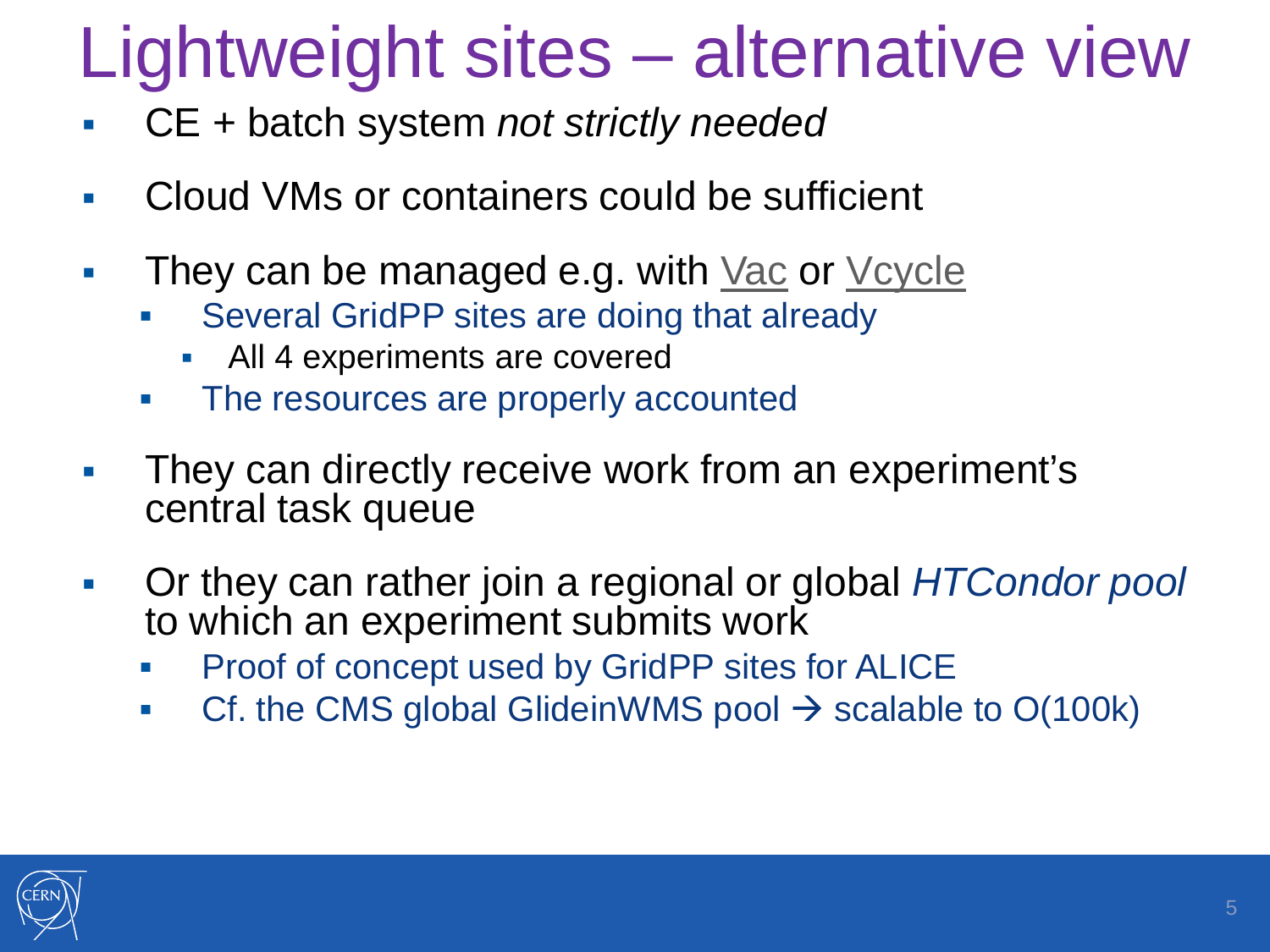#### Distributed site operations model

- A site needs to provide resources at an agreed QoS level
- HW needs to be administered by the site
- **C** Other admin operations could be done by a remote, possibly distributed team of experts
- Site resources within a region could be amalgamated (and hidden) by a regional *virtual* HTCondor batch system
	- VMs/containers of willing sites may join the pool directly
	- CEs and batch systems of other sites can be addressed through Condor-G
	- The virtual site exposes an HTCondor CE interface through which customers submit jobs *to the region*
	- **HTCondor then routes the jobs according to fair-share etc.**

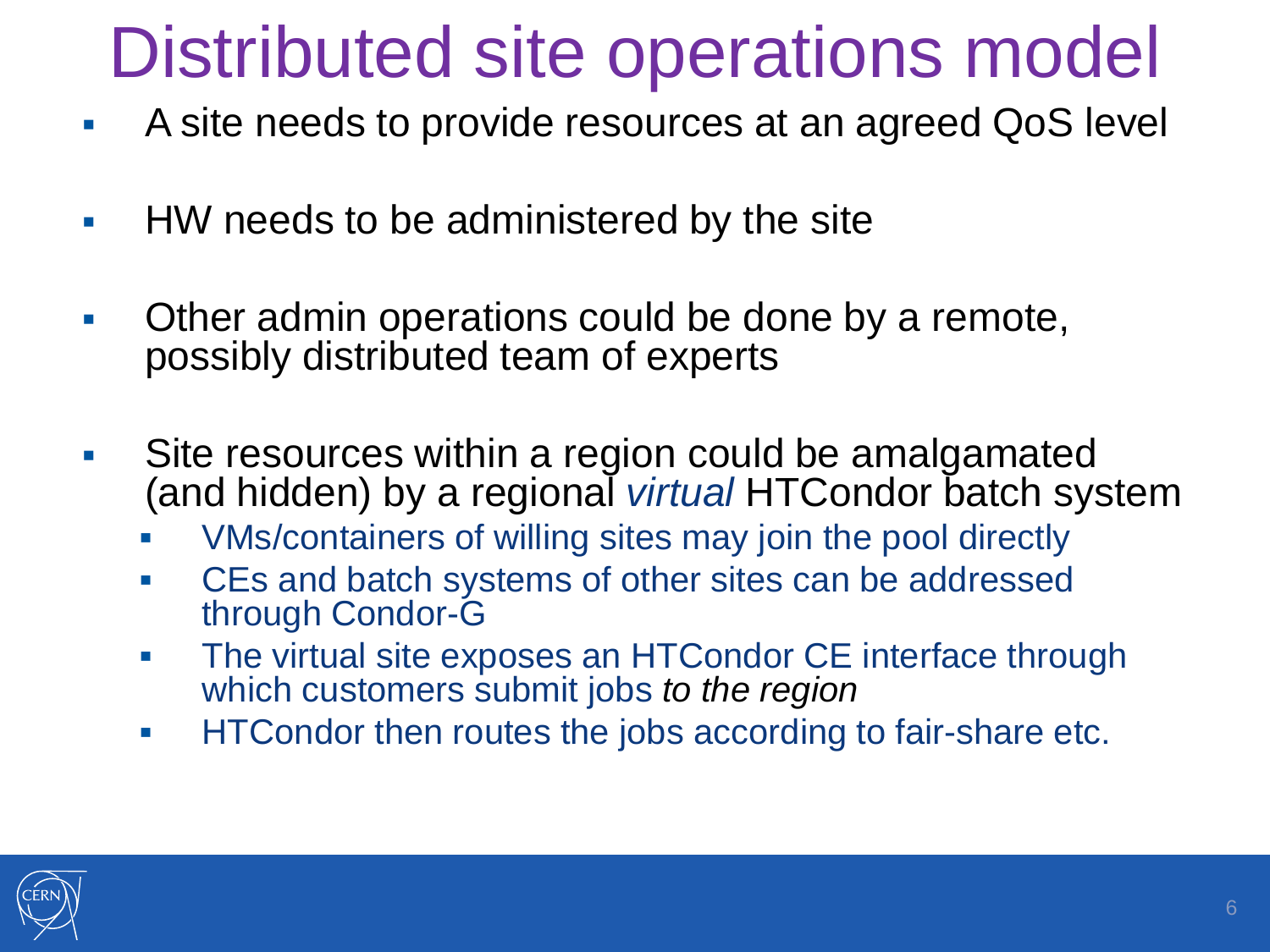#### Volunteer computing …

- The  $LHC@home$  project coordinates volunteer computing activities across the experiments
- ATLAS have benefited from 1-2% extra resources for simulation workloads
- See this recent [talk](https://indico.cern.ch/event/579473/timetable/#50-atlashome) by David Cameron
- It could become a way for a *computing-only lightweight site* to provide its resources
	- The central infrastructure can scale at least for simulation jobs
	- The resources can be properly accounted in APEL

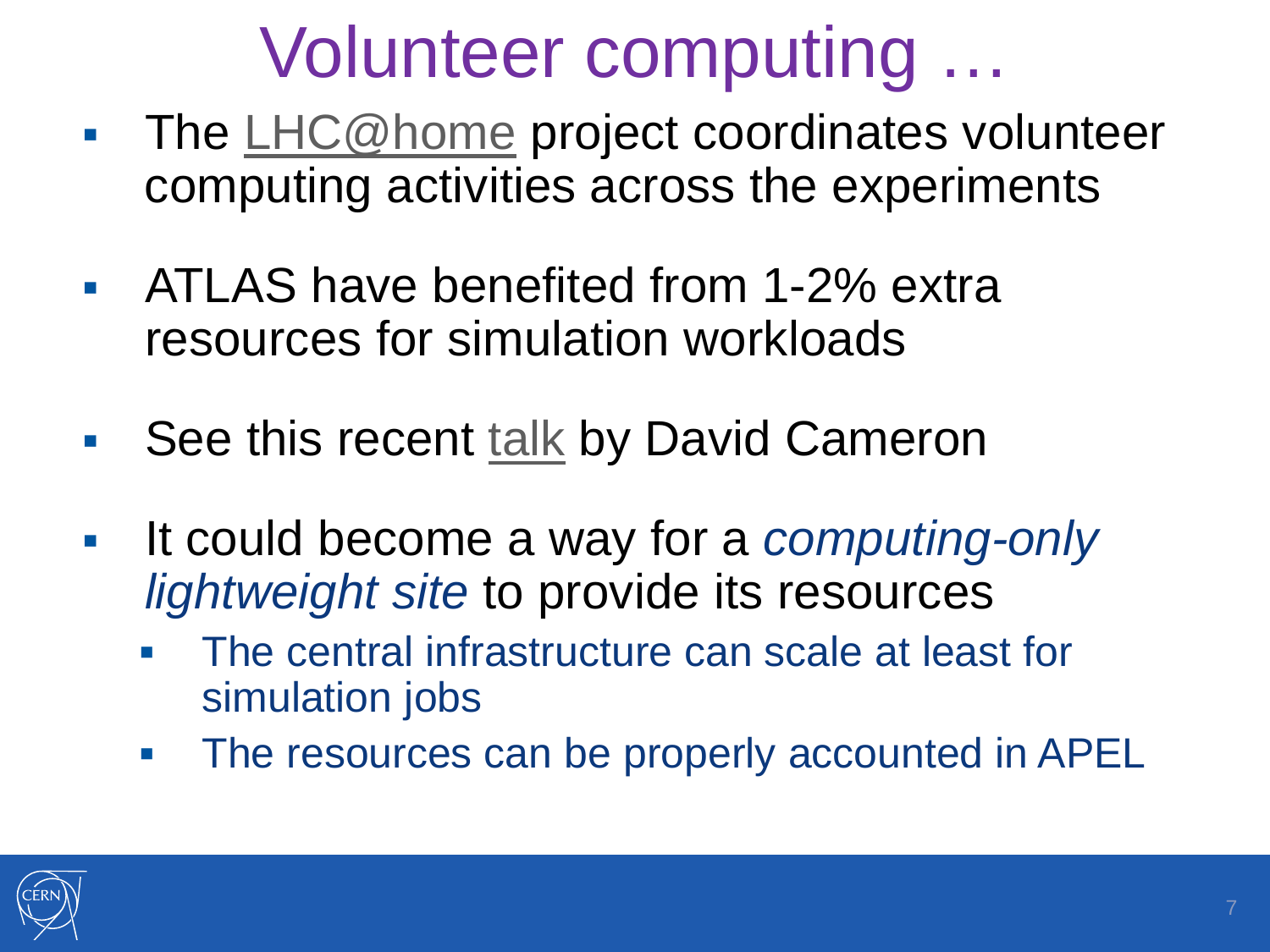## … and lightweight sites

- Real sites can be trusted
	- **No need for volunteer CA or data bridge**
	- A separate, easier infrastructure would be set up
- **BOINC** might even coexist with a batch system on the same WN
	- Some ideas to explore...
- Also here HTCondor is used under the hood
	- **Standard for experiments and service managers**

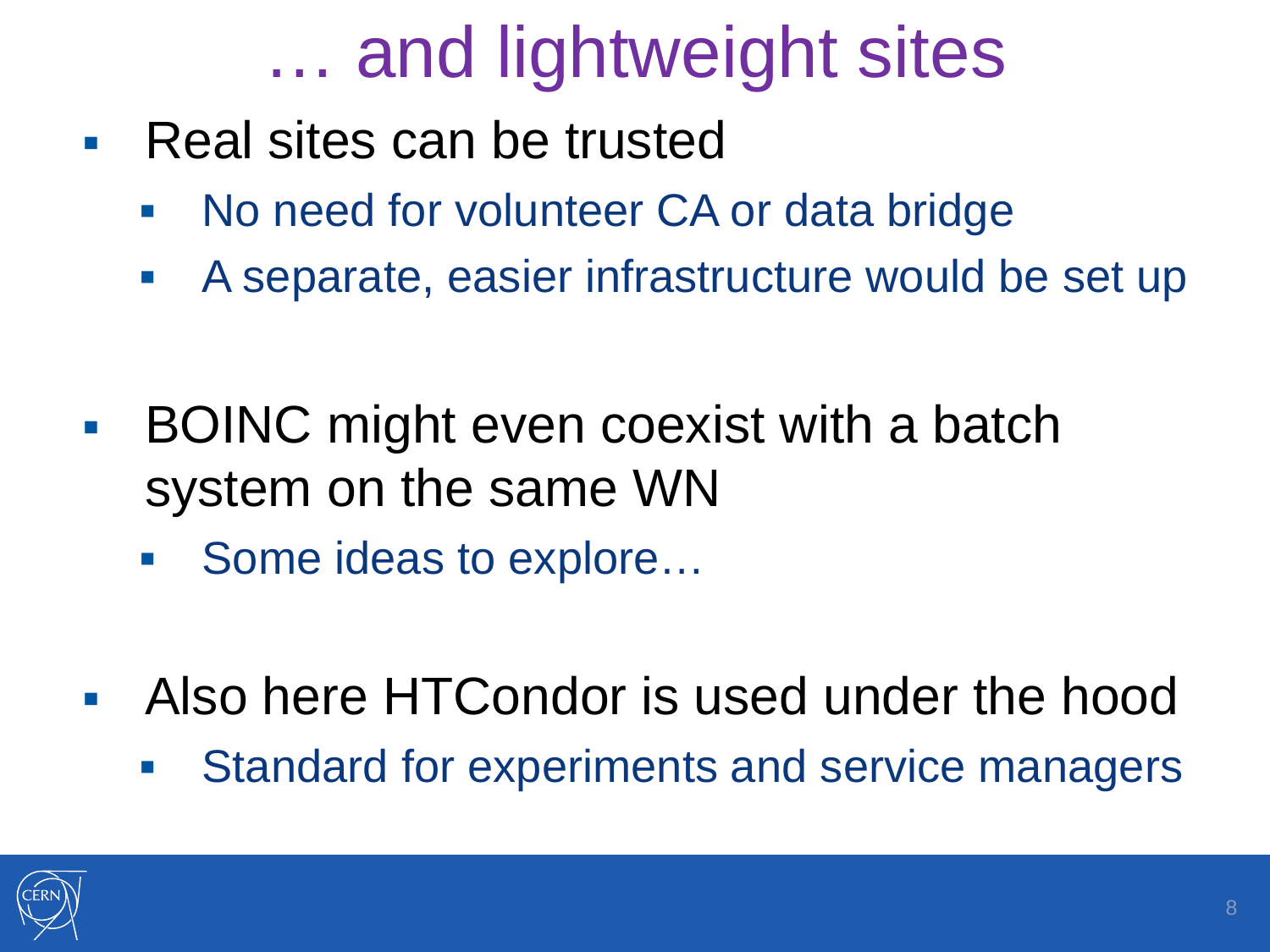#### Recent ATLAS T3 stats





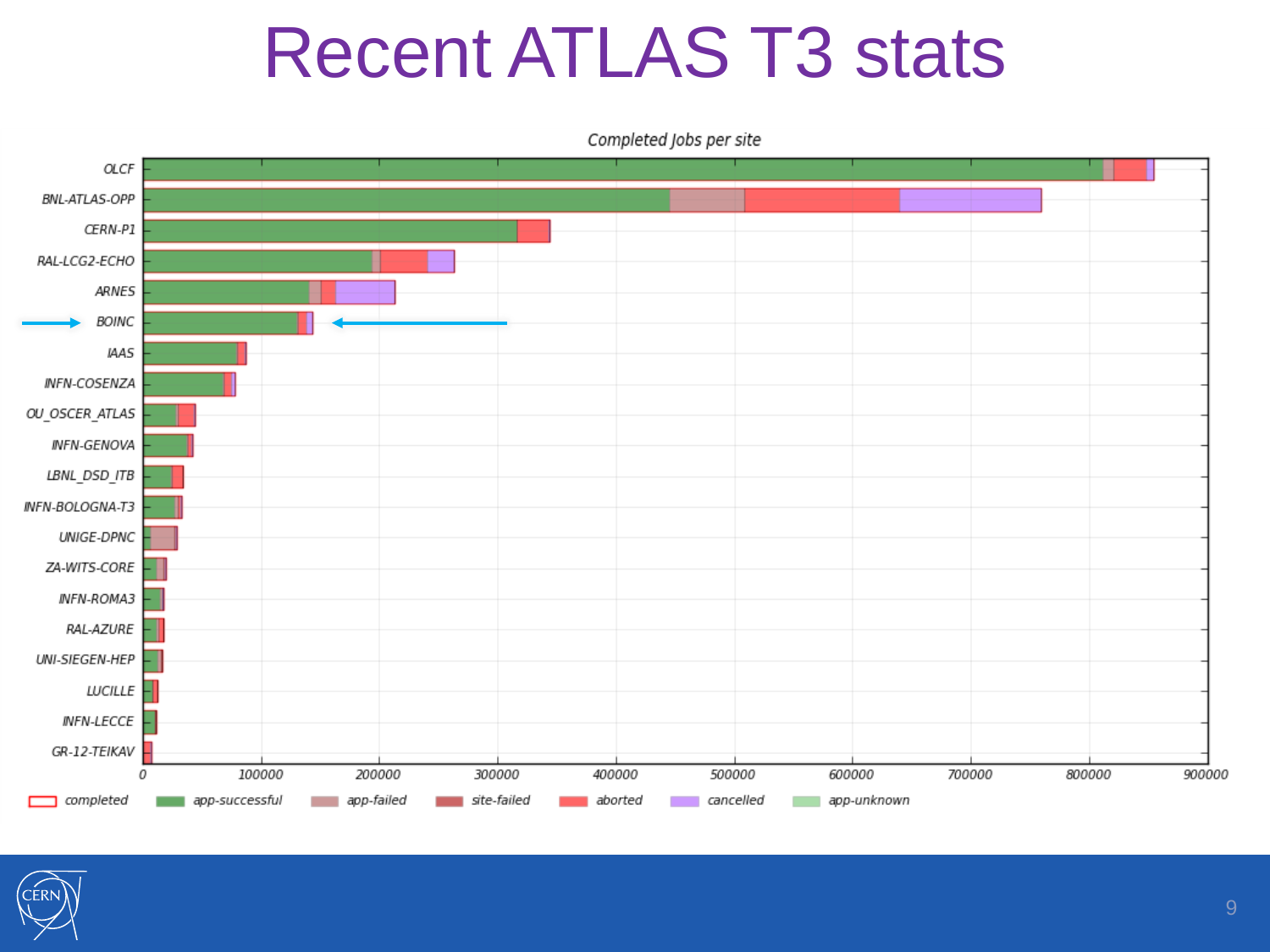#### Recent CMS T3 stats



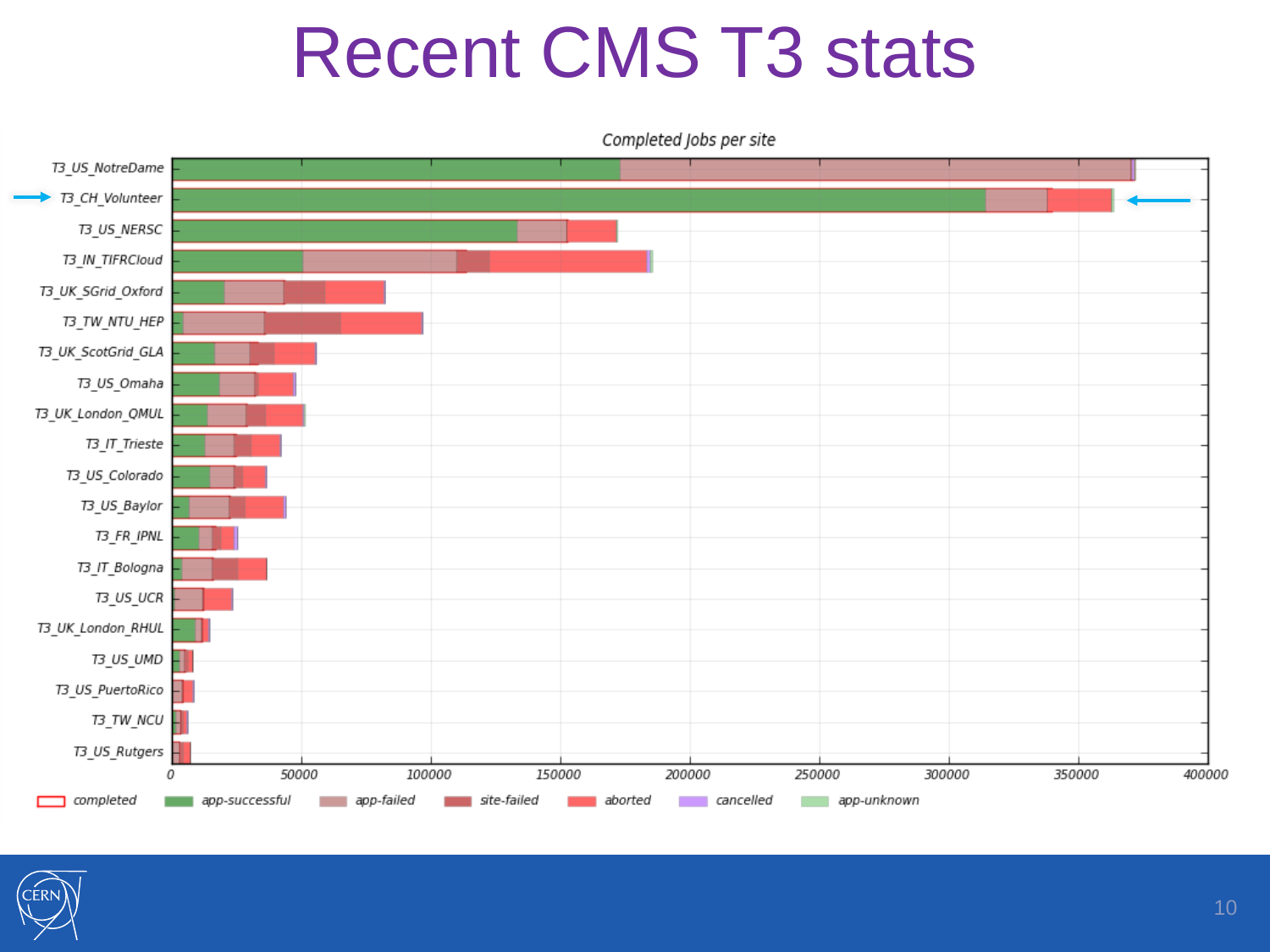#### Volunteer potential



#### 8<sup>th</sup> BOINC Pentathlon 2017